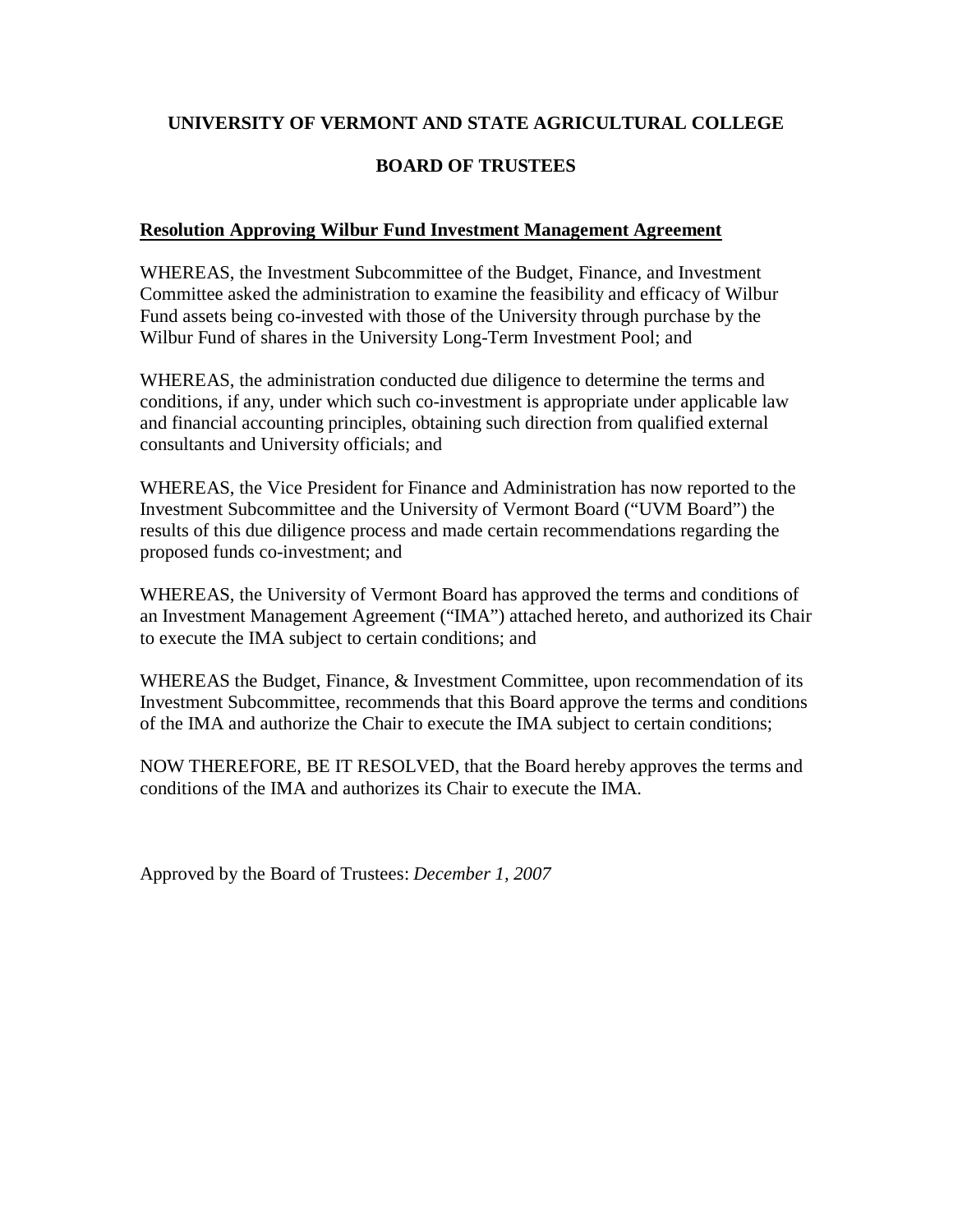#### **INVESTMENT MANAGEMENT AGREEMENT**

THIS AGREEMENT made as of the 1st day of December, 2007, by and between the UNIVERSITY OF VERMONT BOARD OF TRUSTEES ("UVM Board") and the UNIVERSITY OF VERMONT AND STATE AGRICULTURAL COLLEGE BOARD OF TRUSTEES ("UVMSAC Board").

### **RECITALS:**

WHEREAS, the UVM Board is the trustee of the University of Vermont Trust established under the James B. Wilbur Trust Indenture (u/a/d August 12, 1919) (the "Wilbur Fund");

WHEREAS, the UVMSAC Board has the authority for the investment of the Long-Term Investment Pool ("LTIP") for the benefit of the University of Vermont;

WHEREAS, the Wilbur Fund and the LTIP are managed separately although similarly;

WHEREAS, the UVM Board and the UVMSAC Board agree that if the Wilbur Fund and the LTIP were managed together there would be several advantages including, but not limited to, the following: (1) the Wilbur Fund would achieve greater diversification through more fund managers and market sectors; (2) to the extent management fees decrease with the size of the managed fund, combining the two funds for investment purposes would decrease fund management fees; (3) to the extent management contracts must be reviewed for the UVMSAC Board and similar contracts must be reviewed for The Wilbur Fund by the UVM Board, there would be economy of administration and reduction of attorney fees reviewing contracts if the two funds were invested together; and (4) if the funds were invested together, the investment committee would be able to monitor the Wilbur Fund's performance better through quarterly reports; and

WHEREAS, the UVM Board and the UVMSAC Board agree to invest and manage the Wilbur Fund and the LTIP together.

NOW, THEREFORE, in consideration of the mutual promises, covenants, and conditions herein set forth, the parties hereto agree as follows:

- 1. Joint Investment. The UVM Board agrees to invest the assets of the Wilbur Fund together with the LTIP. Shares shall be assigned to represent proportional ownership of the assets. The date of investment into the pool shall set the proportional ownership.
- 2. Title to the Wilbur Fund. The UVM Board retains legal title to the assets of the Wilbur Fund.